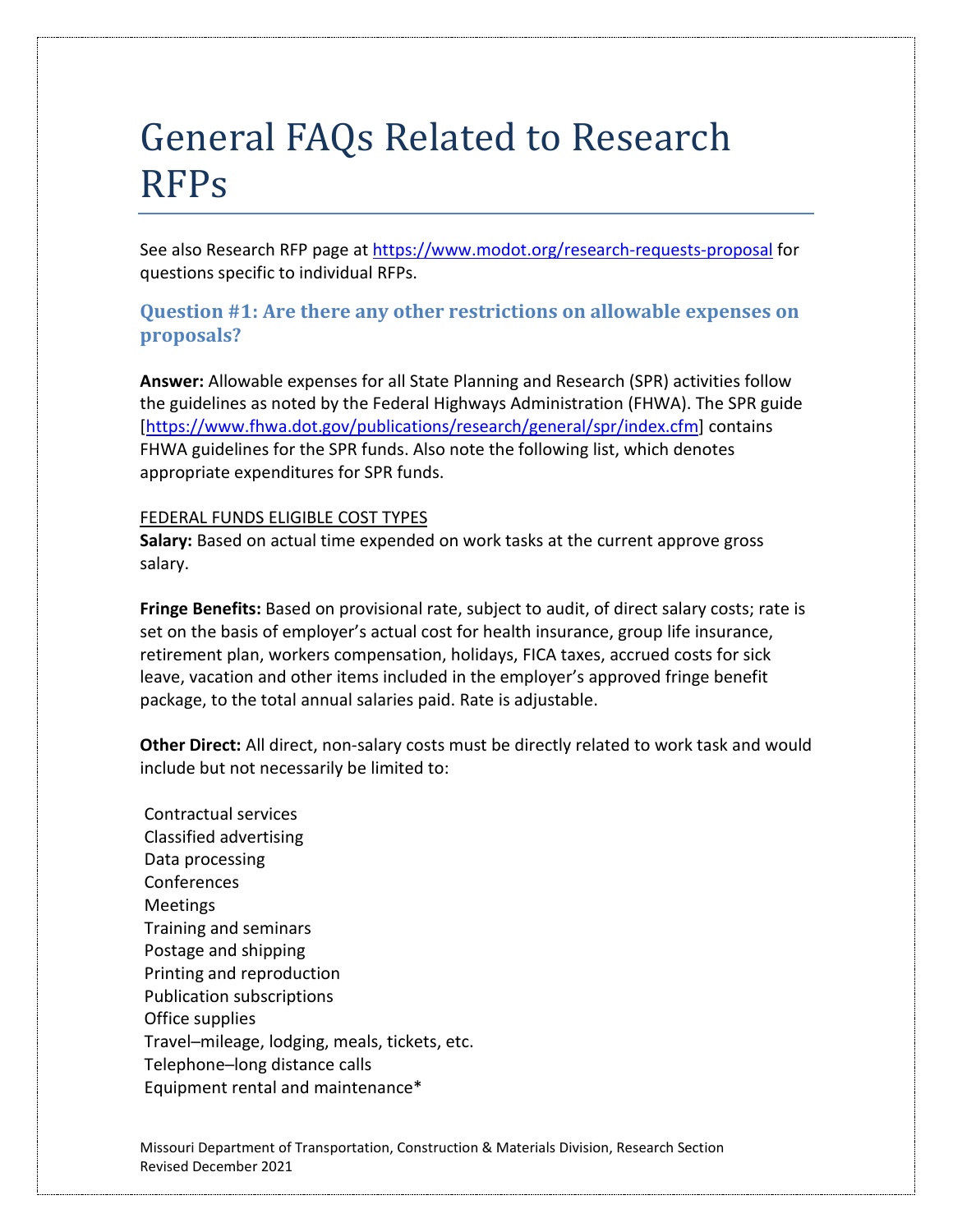GIS and mapping Computer equipment and software\* Internet websites

\*Must meet federal and state procurement regulations and standards.

## **Question #2: Does MoDOT allow graduate tuition and fees to be included in project budgets?**

**Answer:** Allowable expenses for all State Planning and Research (SPR) activities follow the guidelines as noted by the Federal Highways Administration (FHWA). The SPR guide located at the following link: http://www.tfhrc.gov/sprguide/index.htm contains FHWA guidelines for the SPR funds. Also note the list below, which denotes appropriate expenditures for SPR funds. Furthermore, the proposal should include qualifications of the principals as noted in Section (4), Paragraph (B). The Offeror should be able to perform all duties as noted in the proposal within the budget noted in Section (2), Paragraph (A).

#### FEDERAL FUNDS ELIGIBLE COST TYPES

**Salary:** Based on actual time expended on work tasks at the current approve gross salary.

**Fringe Benefits:** Based on provisional rate, subject to audit, of direct salary costs; rate is set on the basis of employer's actual cost for health insurance, group life insurance, retirement plan, workers compensation, holidays, FICA taxes, accrued costs for sick leave, vacation and other items included in the employer's approved fringe benefit package, to the total annual salaries paid. Rate is adjustable.

**Other Direct:** All direct, non-salary costs must be directly related to work task and would include but not necessarily be limited to:

Contractual services Classified advertising Data processing Conferences Meetings Training and seminars Postage and shipping Printing and reproduction Publication subscriptions Office supplies Travel─mileage, lodging, meals, tickets, etc. Telephone─long distance calls Equipment rental and maintenance\*

Missouri Department of Transportation, Construction & Materials Division, Research Section Revised December 2021